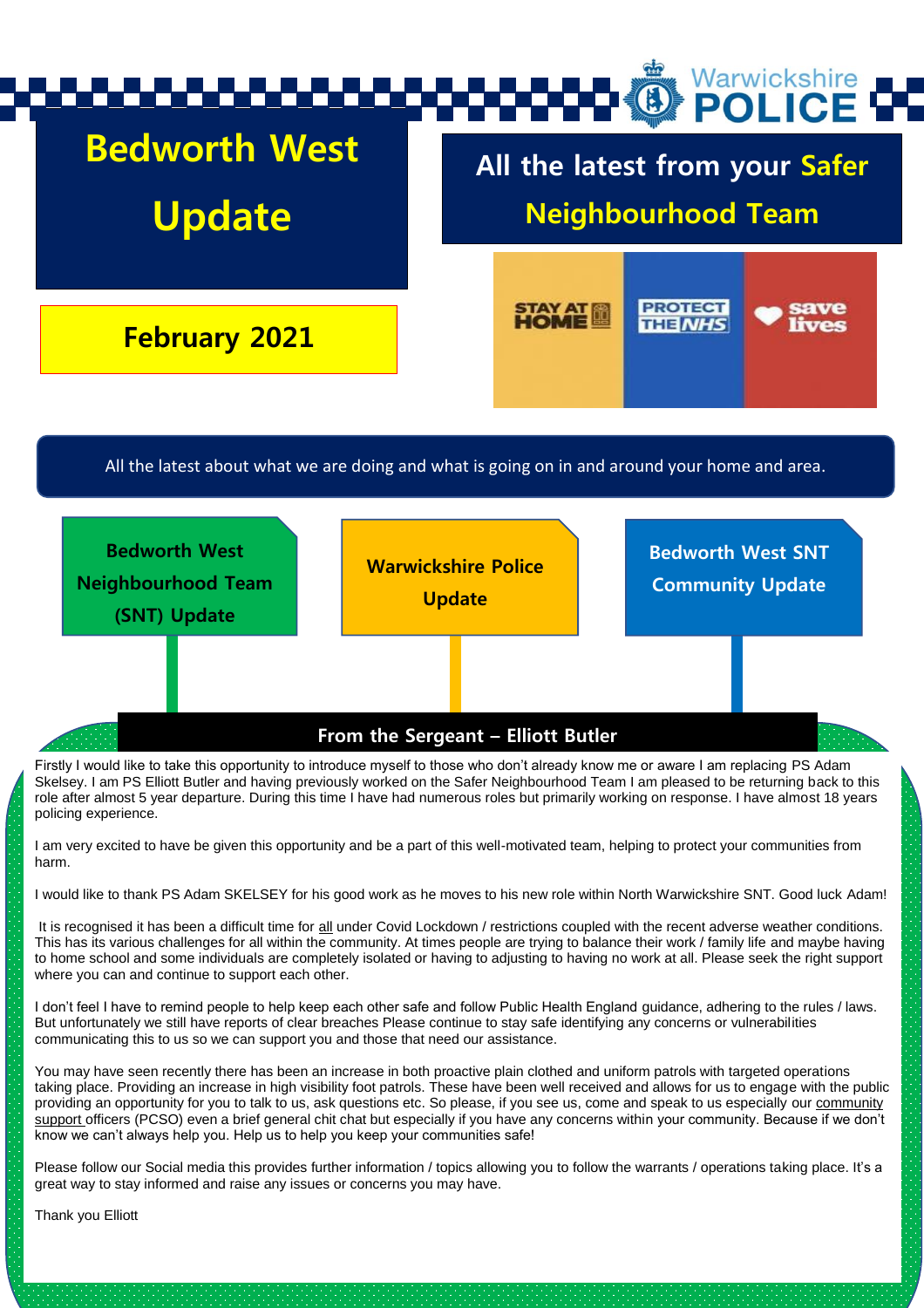Warwickshire **POLIC** 

**Bedworth West Neighbourhood Team (SNT) Update** 

## **How to keep up with Bedworth West Safer Neighbourhood Team** We are on Twitter: **@Warwickshirepolice** We are on Facebook: **Nuneaton & Bedworth Police**

**Op Cera**: We are continuing to patrol hot spot areas whereby groups of youths who gather, to then go on to cause ASB, are targeted and dispersed. We are looking to engage with the youths to see what help/guidance we can offer them as they progress towards early adult life.

**Burglaries:** Officers have noticed a considerable dip in residential burglaries, and are hopeful this will remain to be the case while we are all locked down in our homes.

**Vehicle Crime:** This is still an ongoing issue in the area, officers are actively out looking for suspicious vehicles and activity within hotspot areas.

**Speeding:** Officers have conducted speed checks in and around the locality and will continue to do so, where and when necessary. Please let us know if you have an issue on your road, we will assess the information and prioritise the most dangerous and prolific areas.

**Flytipping:** officers are aware of this issue within the locality and are working towards identifying offenders, the local council have been out clearing the areas affected. If you have any information of who is responsible, please let us know.

**Drugs:** Officers are continually investigating reports of drugs and are processing intelligence. Please keep reports coming in if you suspect there to be any suspicious drug activity in your area. This includes the use of Nitrous Oxide Cannisters. There have been some good positive results regarding drugs in the last few weeks, we have closed down a number of locations growing and supplying drugs, and have arrested several suspects. The investigations are ongoing.

**Off Road Motorcycles and Quads. ASB driving:** Officers from the dual purpose motorcycle team are always out and about, they are a force resource, and can be utilised anywhere in the county. Please give as much details as possible when reporting these offence, and if possible provide CCTV footage or pictures of the offenders and their machines. SNT have seen a rise in the number of illegal motorcycles being used on our roads and antisocial behaviour, we will actively patrol, engage and seize these motorcycles where we can.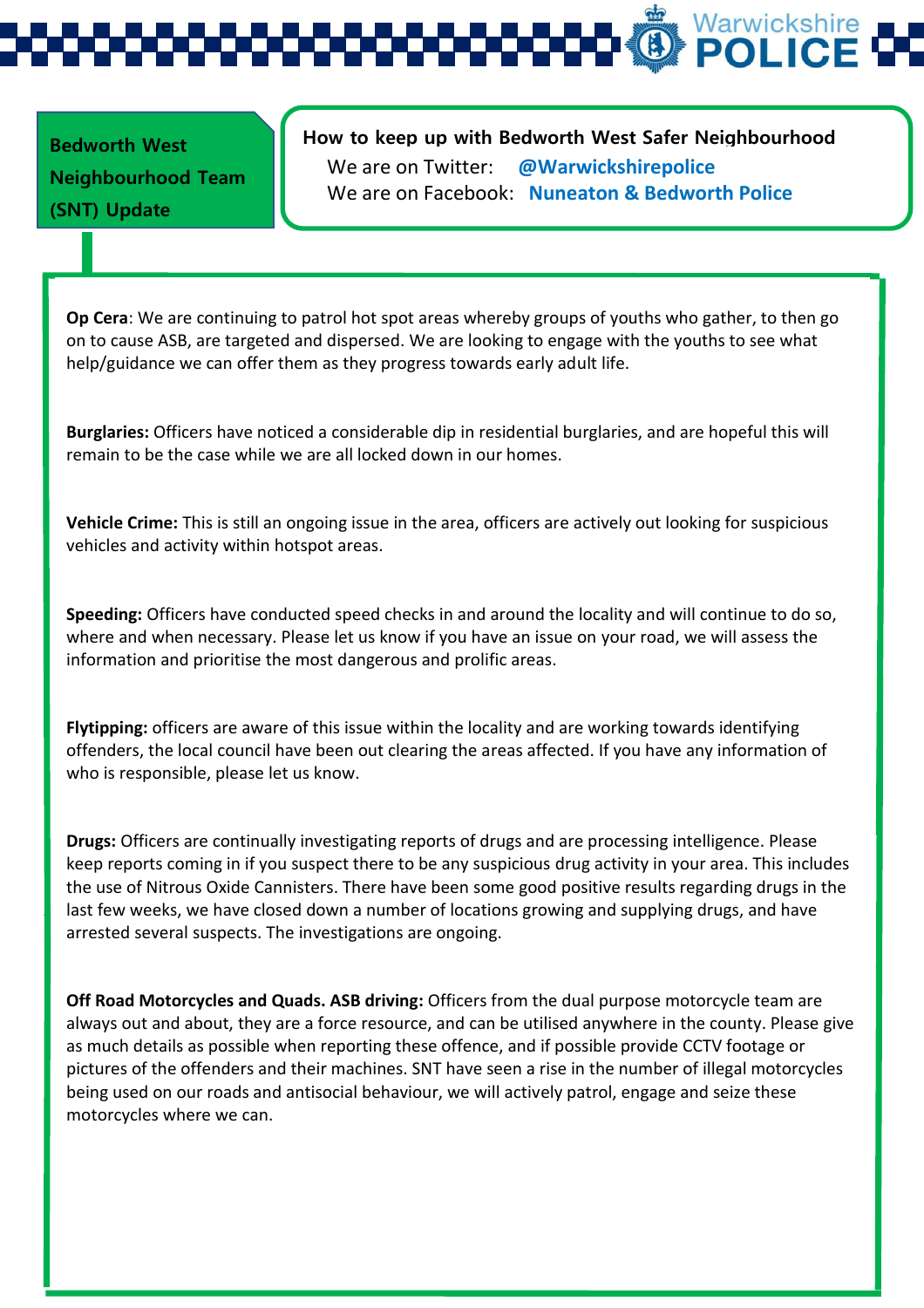



### **Dog theft – Crime advice**

### **Contact Warwickshire Police**

If you believe your dog has been stolen rather than escaping or otherwise going missing, you should report the theft to Warwickshire Police on 101 providing as much information as possible about:

- The description of your dog.
- Dates and times for when you last saw your dog.
- The circumstances around your dog's disappearance.
- Contact names and numbers of anyone you believe may have access to your dog.
- Descriptions of people or vehicles seen acting suspiciously in the area.

### **Protect your dog from thieves**

- Never leave your pet tied-up unattended, such as outside shops for example.
- Make sure your dog is wearing a collar and ID tag when in a public place, as you are now required to do by law. Include your surname, telephone number, address and full post code and if there's room, put 'microchipped' on the tag if your dog has a chip.
- Ensure your dog can be [permanently](http://www.nottinghamshire.police.uk/advice/animals/microchip) identified by its microchip. A microchip is normally sufficient to identify your pet if it does become lost or stolen.
- Ask your vet to check your dog's microchip every year to ensure your details are accurate and up-todate.
- From 6 April 2016, all dogs must be microchipped and registered to an approved database by the time they are eight weeks old. Puppies can usually be microchipped from four weeks of age depending on their size, so ensure this is done as soon as possible.
- Keep all documentation relating to your dog(s) in a safe place. Include clear photos of front and side profiles of your dog. Make a note or take a picture of any unusual markings.
- Be cautious when choosing someone who will care for your dog(s) while you are at work, in hospital or on holiday. Be clear about when the dog will be handed over and who will collect it.
- Use a registered boarding kennel or professional dog carer with documentation to this effect unless you know someone who is trustworthy that will care for your dog in your absence.
- Train your dog not to go out of your sight on walks. Use an extending lead if the dog does not comply. Vary your walk times and routes.
- Beware of strangers who show interest in your dog: don't give details about your dog. Don't allow strangers to have their photograph taken with your dog.
- Ensure your garden or outside space is secure. Check it regularly for wear and tear or gaps. It should keep your dog in and trespassers out. Keep your dog in view when it goes out into the garden, don't leave it unattended.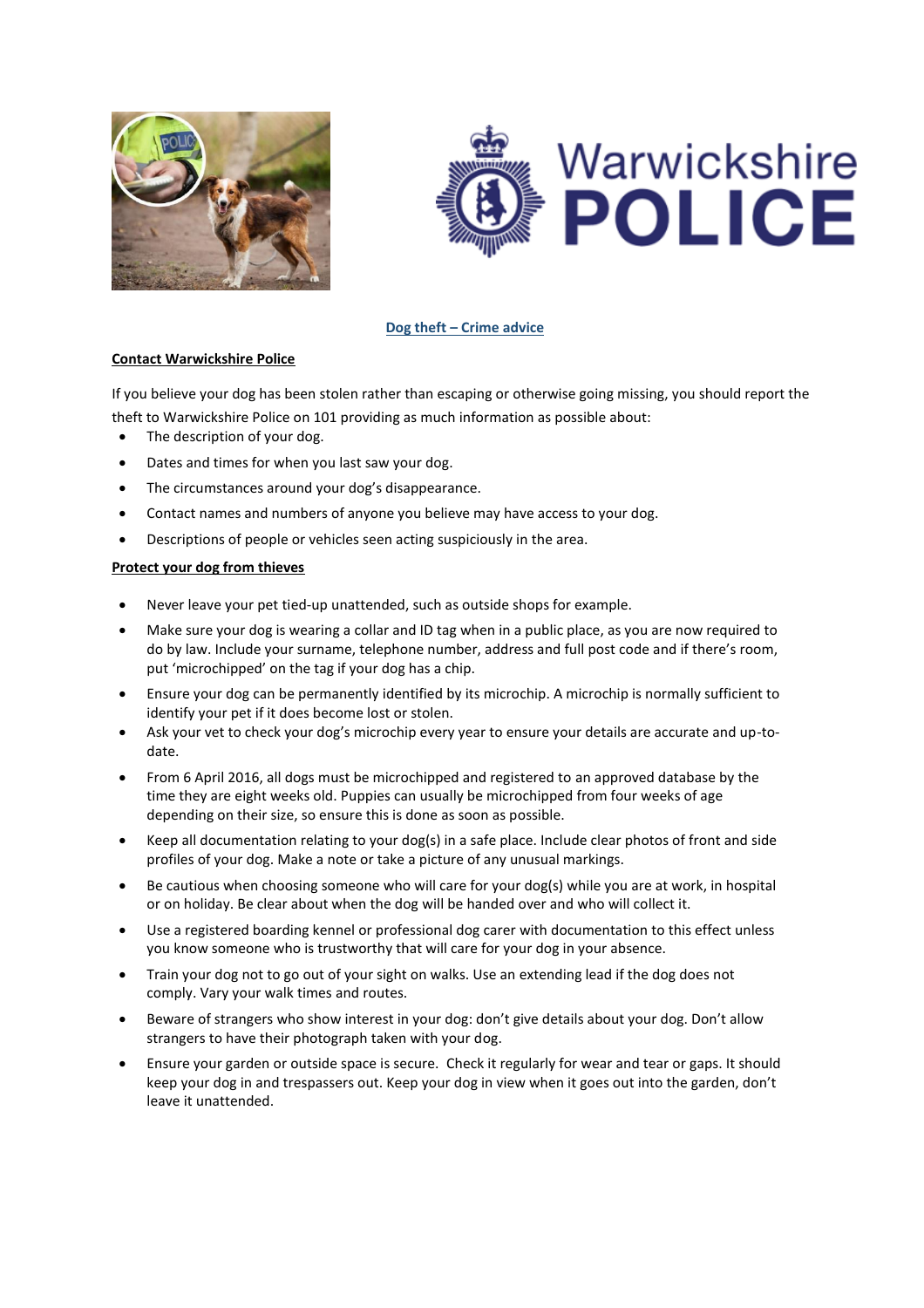# Warwickshire<br>**POLICE**



## **Monthly message from your Beat Manager PC Beacham**

Hello again from the Bedworth West team. We hope this newsletter finds you all well and that you are still coping during these very demanding and ever changing times. I am PC 2113 Craig Beacham, I am currently covering Bedworth West area for PC Naughton while she is working elsewhere.

I am always happy to help and will try my best to seek the best outcome for your dilemma.

The team have been focusing this month on putting several operations into place for the upcoming winter months where we see a rise in several crimes and incidents, such as burglaries and vehicle crime.

How can you help? Well, talk to us! Report anything you think is 'not quite right' or suspicious. We read the reports and it helps to build a picture for us.

As always – stay safe, stay alert, stay in touch!